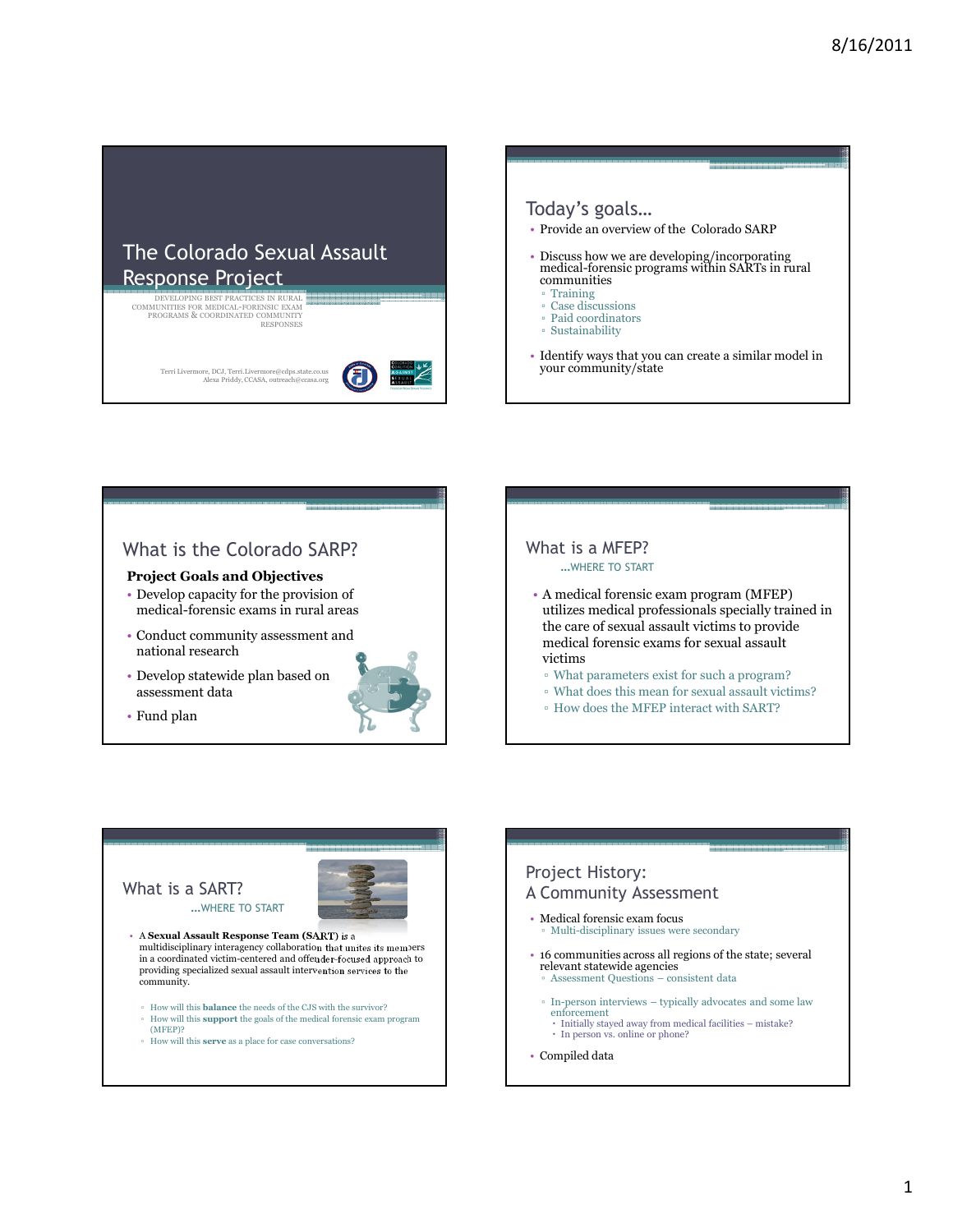#### Community Assessment: What We Learned

• Common threads



- 
- Lack of access Lack of development capacity
- Lack of cooperation/coordination ▫ Sustainability issues
- 
- Obvious, and perhaps not so obvious, conclusions
	- **Flexibility**
	- Sustainability ▫ Incorporation of MFEPs within MDT's
	- Sustainability and usability
	- Perspectives: what people say is happening may not always match what is happening critical to find out first-hand
	- Do you have to be a medical professional to coordinate such a
	- program?

#### Community Assessment: Specific Examples of Barriers

- Prosecutor resistance to non-SANE programs; SANEs are the only legitimate "experts"
- Medical community resistance to providing exams court issues
- Many communities said they had few exams and had a hard time "getting the system down"
- Difficulty establishing case review system including exam review
- Scheduling, training, supplies & equipment: ▫ "The biggest obstacle is getting and keeping forensic examiners."
- Lack of protocols

## Community Assessment:

Specific Examples of Strengths Some strong examples and feelings that MFE and SART can be complimentary:

- "I believe that you cannot have a successful SART without the medical component. The medical component, for us, is what binds the entire process together."
- Improving relationships with hospitals

#### • Good working relationships ▫ "victim doesn't have to travel so far to get an exam …easier communication…appropriate referrals and follow up."



Community Assessment:



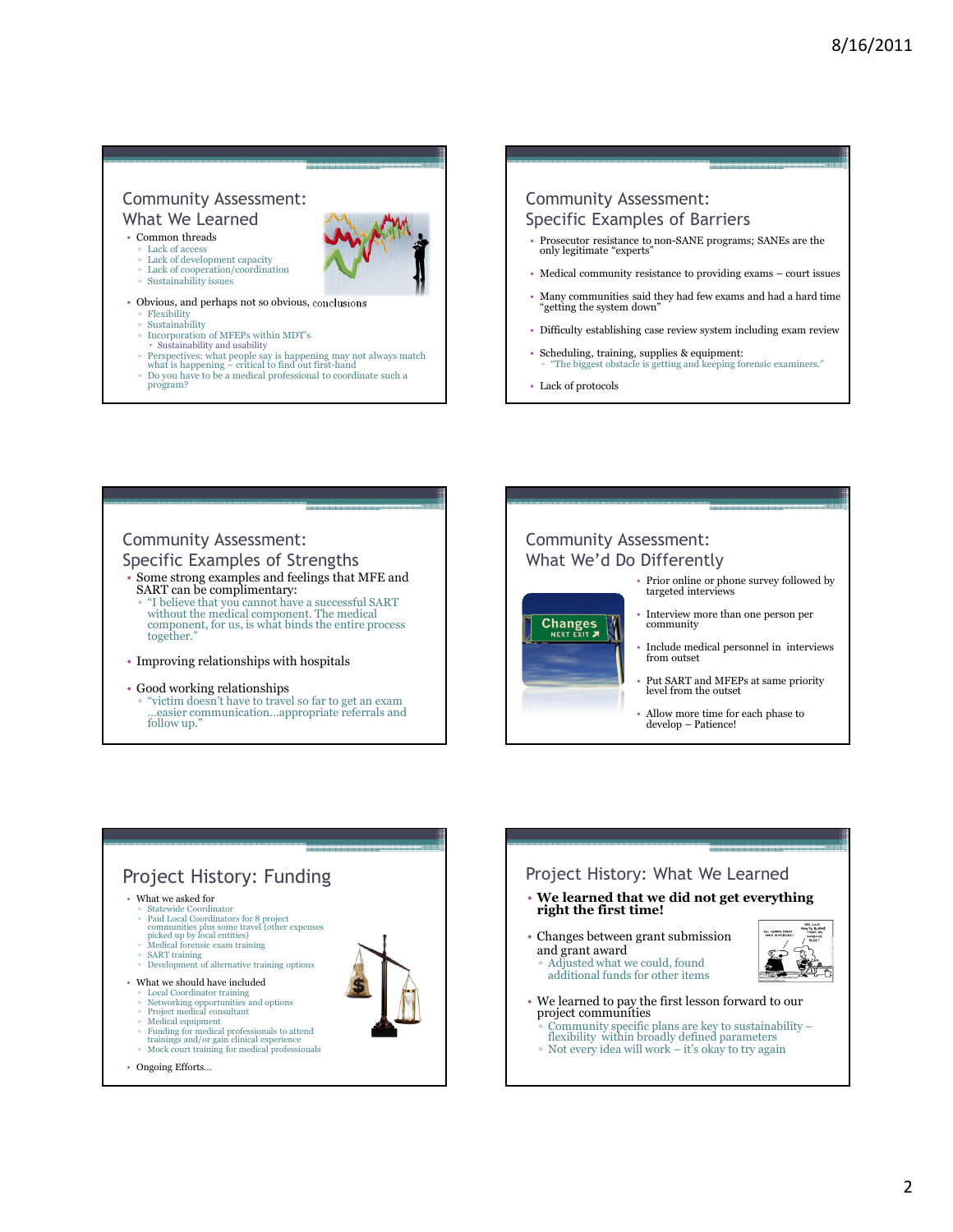#### Project History: What We Learned

- We learned that listening and having an open mind are essential
- We learned that language matters and clarification is important ▫ SART, MDT, CCR
- SANE, SAFE, MFEP
- 
- Medical communities operate differently and have a different focus – we learned to adapt









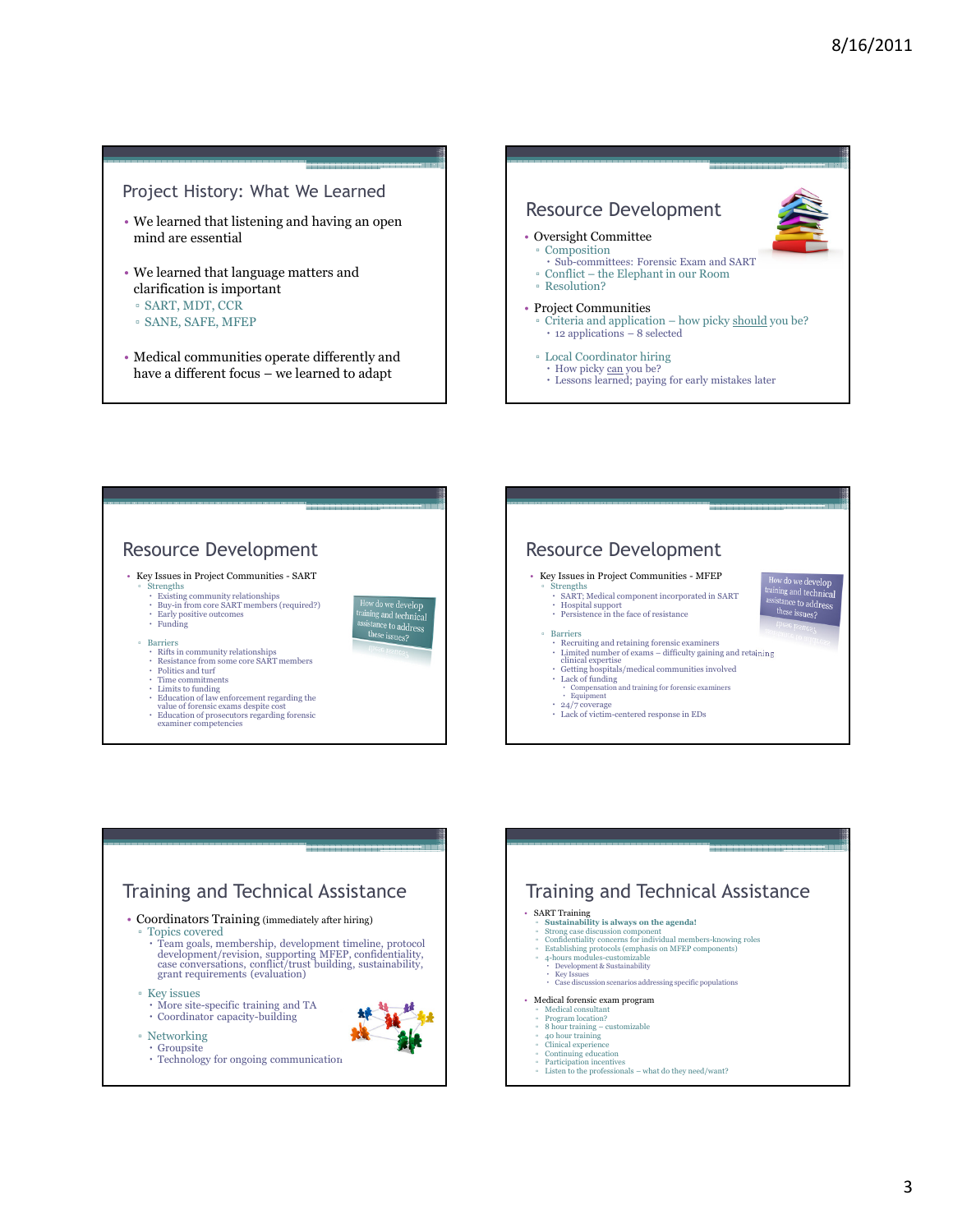## Creating a Comprehensive Program

- Assessing and bridging community and systembased service gaps
	- Colorado has strong systems-based advocacy
	- Need amongst communities to understand benefits of co-advocacy with systems and community-based advocates
	- Many cases do not get filed or go through the CJS Need to encourage SART to be active in serving victims/survivors regardless of CJS outcomes
	- Many medical professionals report feeling isolated
		- SART serves as way to communicate case outcomes
		- Bring medical into broad scope of response & prevention

# Creating a Comprehensive Program

Every responder and member understands how "victim-centered" relates to them



## Creating a Comprehensive Program

- Case discussion requirements and capacity building (SVJI @ MNCASA)
	- Types of case discussion
	- What is your goal for talking about cases?"
	- Assessment tool to ID type for you
	- Knowing confidentiality and other issues for responders
	- Developing protocol for case discussion
	- (adapted protocol guidelines handout) Setting realistic goals, but not being afraid to try and make mistakes

## Creating a Comprehensive Program

- Don't forget what SARTs may see as "complex" issues or issues "for another time"
- 
- Addressing under-served populations or issues  $\cdot$  17<sup>th</sup> JD: prevention
	- 6 th JD: tribal and college
	- Several communities: colleges and/or ski towns
- Multi-faceted approach
- $\cdot$  Protocols
- Discipline-specific training & cross-training Community education
- $\cdot$  Policy
	- $\cdot$  Member recruitment

### Sustainability

re-cap of key points…

- Sustainability is ALWAYS on the agenda
- Bring together existing resources and make them accessible to local populations
- EVAW, CCASA
- Flexible & community-specific
- Outreach to and expanding understanding of services to under-served populations

## Sustainability - MFEP • Don't be punitive • Don't be rigid in your model • Program location • Connection with others similarly situated • Refresher courses – continuing education ▫ Don't wait to address retention issues!

- Clinical practice
- Address the complex issues…now
- Forensic compliance
- Case clearance & unfounding, false reporting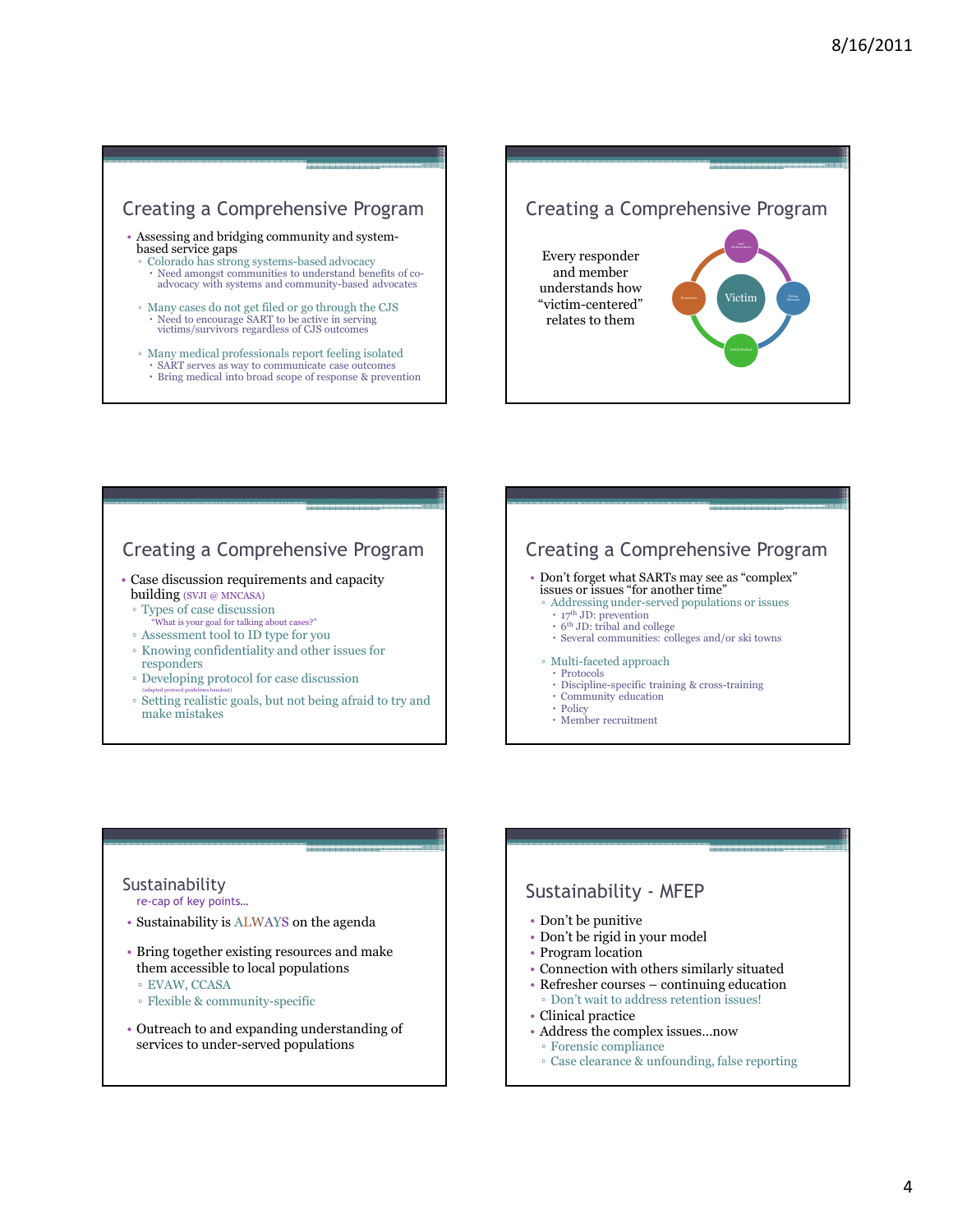

### The 3 C's of Sustainability • Connection ▫ Peer-to-peer support ▫ Resources • Capacity ▫ Training ▫ Technology ▫ Technical Assistance • Community ▫ Buy-in ▫ Commitment ▫ Process **SUSTAINABILITY** Community Connection

# Lessons Learned/Promising Practices

#### • Comprehensive assessment

- Be Flexible Always!
	- Create flexible, community-specific materials
- "It's OK for your plan to look different one year from now."
- Need to be specific to rural/non-urban communities

#### • Connection within and outside of communities

- Community Coordinators
- Medical Forensic Examiners
- SART members ▫ State and national resources



#### Lessons Learned/Promising Practices

- Comprehensive response isn't "serving everyone the same<sup>5</sup>
	- No single answer is correct for everyone ▫ Training is essential!
- MFEPs need medical, SART, and community
- Paid Coordinators are essential; funding a plus!
- Be prepared to address issues connected to, but not central, to your efforts
- Stay involved TA, training, general resource